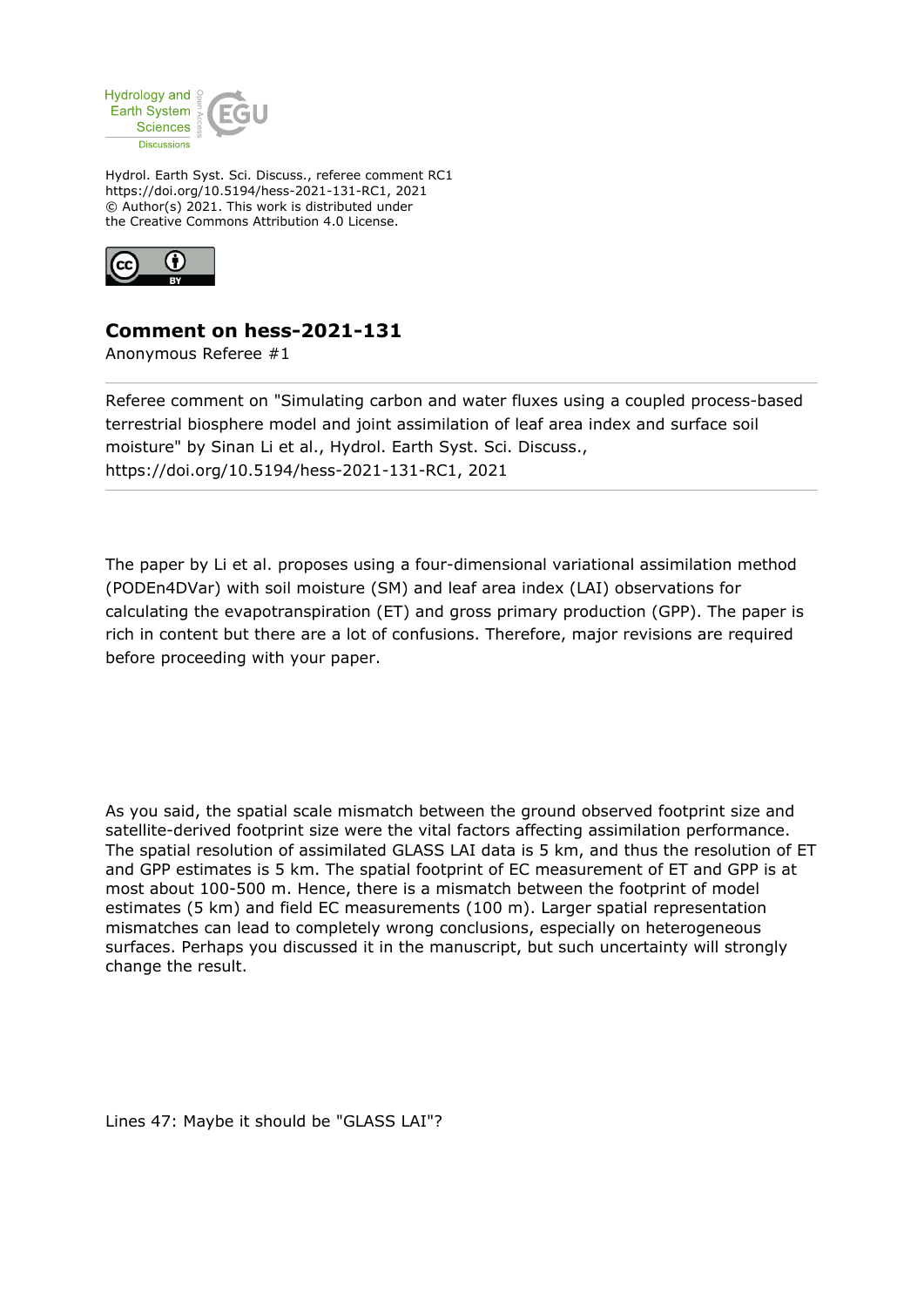Lines 73: "ENKF" or "EnKF", please unify.

Lines 74: There have been many applications of four-dimensional variational method (4DVar).

Lines 165: What does this equation mean? What are the constraints of SM on ET?

Lines 170, 179, 180: Confusing expression! Do you assimilate ET in the manuscript?

Lines 187: The flow chart of the LPJ-VSJA assimilation program is complicated and needs to be simplified. What are "section 3.1.1" and " section 3.2" in the Figure 1?

Lines 196: RMSD and ubRMSD have similar meanings, maybe you only need to keep one.

Lines 216: Observation errors should be defined based on the errors of instruments measuring LAI. Why did you choose arbitrary values for LAI observation errors?

Lines 217: "(R, RMSD, BIAS,)" remove the comma.

Lines 229: What is the time step and spatial resolution of the model running?

Lines 301: I can't find ubRMSD in the Taylor diagram of Figure 10

Lines 318: Please add the reference about Liu et al. (2018). You should add the download URL about Heihe data.

Liu, S., et al., 2018. The Heihe Integrated Observatory Network: A Basin-Scale Land Surface Processes Observatory in China. Vadose Zone Journal 17, 180072. https://doi.org/10.2136/vzj2018.04.0072

Lines 337: You should add download URLs for LAI, SM, and other remote sensing data.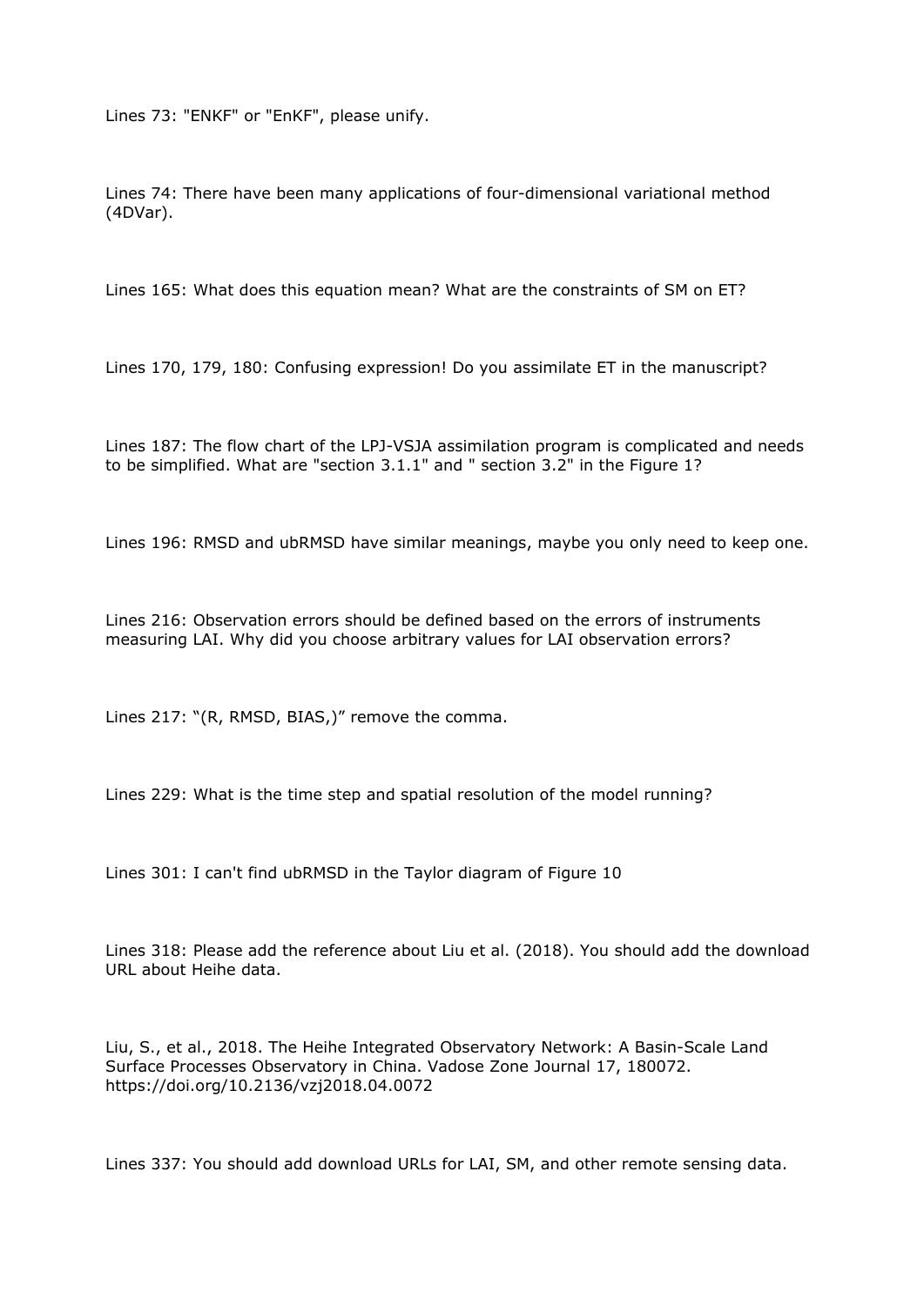Lines 367: The spatial resolution of MODIS ET is 1km, and the spatial resolution of GLASS ET is 5km. To be consistent, have you resampled?

Lines 387: You should mention Figure 3 in the description.

Lines 395: The unit format is not uniform, you need to double check. "g  $C/m^2/m$ on" or " g C  $m^{-2}$  mon<sup>-1</sup> ", please unify. The x-axis in Figure 3 and 6 is confusing, or you can express it in years.

Lines 408: Over cropland, the data assimilation scheme tends to generally underestimate GPP. What is the reason for the underestimation?

Lines 411: "Fig.4", Full name or abbreviation? please check carefully!

Lines 413: There are a lot of up-scaled ET and GPP products (Jung et al., 2009, 2020) that can be used for regional validation.

Jung, M., et al., 2009. Towards global empirical upscaling of FLUXNET eddy covariance observations: validation of a model tree ensemble approach using a biosphere model. Biogeosciences 6 (10), 2001–2013.

Jung, M., et al., 2020. Scaling carbon fluxes from eddy covariance sites to globe: synthesis and evaluation of the FLUXCOM approach. Biogeosciences 17, 1343–1365. https://doi.org/10.5194/bg-17-1343-2020

Lines 504: The X-axis label is the same as the y-axis label in the Taylor chart.

Lines 516: The full name should be used the first time you use it (NSD).

Lines 548: In column A, GPP is low in the tropics and high in arid regions?

Figure 13: The TC method has been used to quantify uncertainties of gridded datasets. The TC method can only calculate uncertainty based on three (ET/GPP) products. How did you calculate the five (ET/GPP) products?